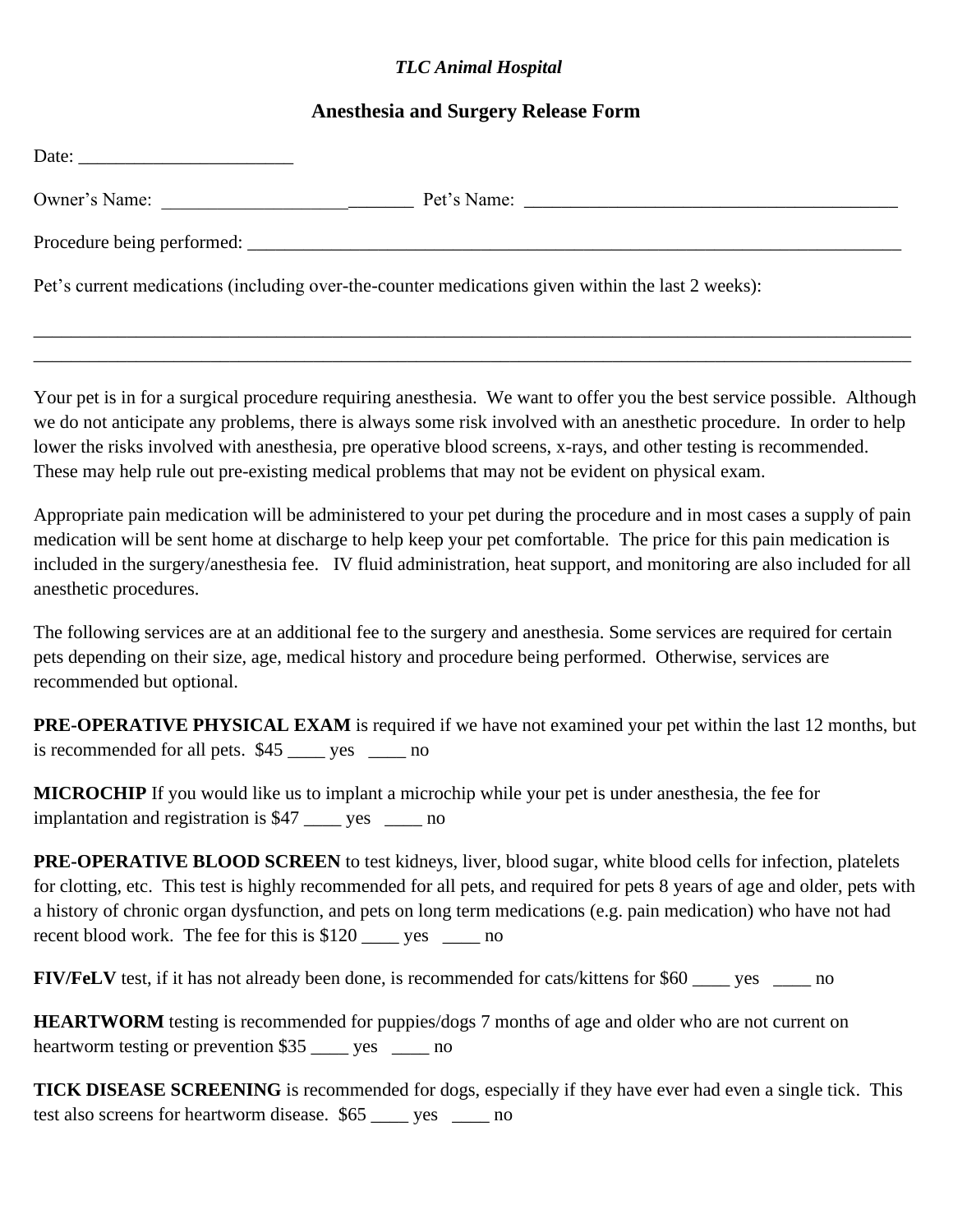**COAGULATION SCREENING** is recommended to ensure proper clotting prior to surgery \$70 \_\_\_\_ yes \_\_\_\_ no

**CHEST X-RAYS** are recommended for all pets, especially those 8 years of age and older \$140\_\_\_\_ yes \_\_\_\_ no

**E-COLLARS** are recommended to prevent chewing/licking of the incision/sutures. If an animal chews out his/her sutures, an anesthesia fee plus additional surgical repair fees, antibiotics and e-collar charges will apply. E-collars are required for surgeries involving the feet or genital region. E-collars are \$20 \_\_\_\_ yes \_\_\_\_\_ no.

**POST-OP LASER THERAPY TREATMENT:** A laser therapy treatment may be given at the surgery site while your pet is recovering from anesthesia to reduce pain and inflammation, as well as speed healing. Laser therapy is not recommended for tumor sites. Post-op laser therapy is \$30 \_\_\_\_ yes \_\_\_\_ no

**SURGICAL LASER:** A surgical laser may be used for most procedures. Use of a surgical laser reduces bleeding, pain, and inflammation compared to a traditional scalpel. Surgical laser is especially well suited for neuters, routine spays, and certain mass removals. Surgical laser is included in the fee for declaws. Otherwise, use of surgical laser is an additional \$60 \_\_\_\_ yes \_\_\_\_ no

**ANTI-NAUSEA MEDICATION**: A Cerenia injection may be given before surgery to help reduce post-operative nausea associated with anesthesia. Studies show that animals treated with Cerenia before anesthesia have reduced vomiting and return to normal eating faster. The prices for a pre-anesthetic Cerenia injection are as follows:

| $<$ 20 lbs | \$35 | $41-60$ lbs | \$55 | 81-100lbs       | \$75 |
|------------|------|-------------|------|-----------------|------|
| 20-40lbs   | \$45 | $61-80$ lbs | S65  | $101 - 150$ lbs | \$95 |

Pre-anesthetic Cerenia injection for nausea for dogs, cats or rabbits \_\_\_\_ yes \_\_\_\_no

**NAIL TRIM** While your pet is asleep, we can perform a nail trim at 50% off, for a final price of \$10 \_\_\_ yes \_\_\_ no

## **FLEA & TICK TREATMENT/PREVENTION (Price varies depending on your pet's weight)**

TLC Animal Hospital reserves the right to administer flea & tick medication should any parasites be found on your pet during their stay. It is your responsibility to pay for this medication at the time of pick up.

Owners Initials:

## **LIFE SAVING MEASURES**

We do everything possible to ensure the health and safety of your pet during their stay. However, should any complications occur, life-saving medications, procedures, or other measures may be needed. Such interventions are often required immediately before owner notification or permission can be specifically obtained. In such an event, your initials below will direct our intervention should life saving measures be needed and acknowledges your financial responsibility for this intervention.

In the event that my pet arrests (stops breathing or heart stops beating) or has a different life threatening event (such as an allergic reaction or seizure) while at TLC Animal Hospital, I authorize the following level of CPR or stabilization (please initial your choices):